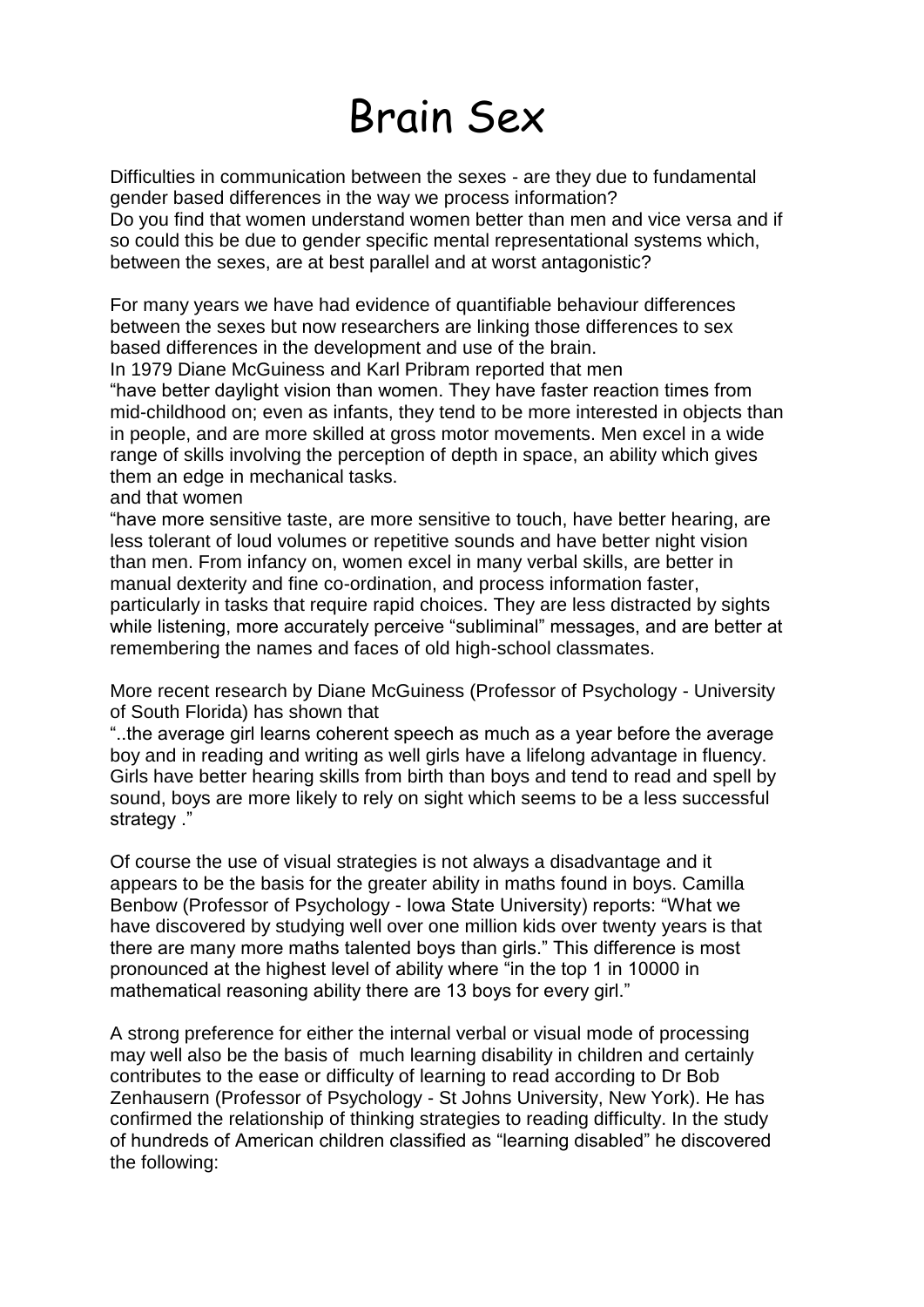- most of these *learning* disabled children were in fact *reading* disabled
- most of these children were boys
- and most of these children (85%) had a preference for the use of visual strategies to learn to read.

These predominantly male, visual strategists with reading difficulties, he classified as "phonetically disabled". He found that for them the use of a phonetic strategy (sounding out words, verbal word attack) actually caused a deterioration in their reading ability and the only way they could make progress was through a reading strategy which required no reading out loud at all.

This strategy he calls the DART method (Direct Access Reading Technique) for it uses direct connections between the look of a word and its meaning to build up the basis of reading and uses no verbalisation at all.

This technique has proved very successful with the reading disabled from young children up to adults and has been particularly successful with those children for whom no other technique seems to work.

This strong difference in preference for visual or verbal mental processing style appears to be related to differences between the sexes in the use of the brain. This is revealed by the latest brainscan technology which produces neuro-images of brain activity related to blood flow through the brain. Reuben Gur (Professor of Psychiatry - University of Pennsylvania) has found that men and women not only use different parts of their brains to tackle the same thinking task but that they also use different amounts of grey matter for the same problem - "the amount of (brain) activity in resting women is as much as the brain activity in men who are working on problems."

It would appear that women in all situations are using much more of their brain than men and this seems to relate back to the development of superior verbal skills in women.

Dr Michael O'Boyle (Associate Professor of Psychology - Iowa State University) states "the superior language abilities that seem to characterise females may be related to bilateral, that is both sides of the brain, acquiring language abilities. In this development of additional linguistic abilities however there maybe a price to be paid, in that brain areas that might have been used to develop spatial abilities may be used up or engaged with these additional verbal capabilities."

So how is your thinking style characterised? Do you tend, in your own mind, to represent information visually or verbally? When you seek an elusive memory are you seeking a picture or a sound?

Do you have a "typically male" or "typically female" brain or do you use a mixture of verbal and visual strategies?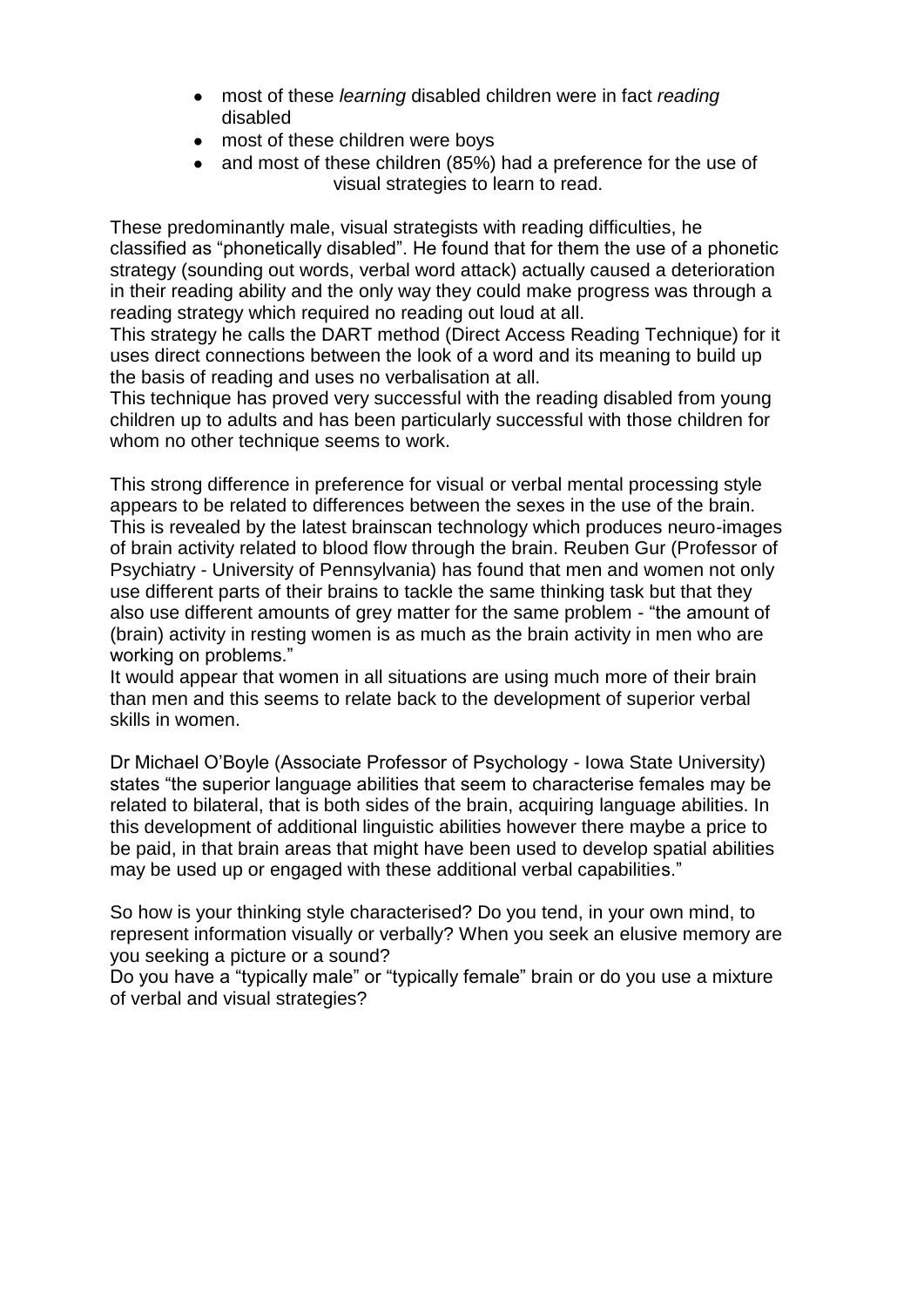Try this simple test:

## **VERBAL/VISUAL PREFERENCE TEST**

Indicate your choice by assigning a number from 1 to 10 (with one being the least and 10 being the most) for each question.

1) do you recognise peoples voices when you first hear them on the phone?

2) when on the phone do you "see" (in your minds eye) the person you are talking to?

3) can you "hear" (in your minds ear) the sound of your father or mother's voice?

- 4) can you "see" your mother or fathers face?
- 5) how easy do you find it to follow the plot on foreign movies with sub-titles?
- 6) can you follow the plot on TV with the sound off?
- 7) how well do you remember peoples names?
- 8) how well do you remember peoples faces?
- 9) how often do you experience internal dialogue (talking to yourself)?
- 10) how vivid are your daydreams?
- 11) how easy do you find it to make puns or plays on words humorously?
- 12) how much do you enjoy sight gags eg Mr Bean?

When thinking of you favourite TV commercial at present how well can you remember

- 13) the words, lyrics, slogans?
- 14) the visual images?

When looking through a book of photographs do you

- 15) read all the captions?
- 16) focus mostly on the pictures?

When you are anticipating a conflict situation arising with someone, how much do you

17) verbally rehearse the possible conversation?

18) visually imagine the scene and what might happen?

When following directions given by someone else how easy do you find it to follow

- 19) verbal instructions
- 20) a drawn map

To score the test:

Add all the scores for the even numbered questions together this is your Visual Score

Add all the scores for the odd numbered questions together this is your Verbal Score

Subtract the two scores and divide by 10.

The larger number shows the predominant preference and the greater the difference the larger the preference.

A figure of 2.0 or more could be considered to be a significant preference.